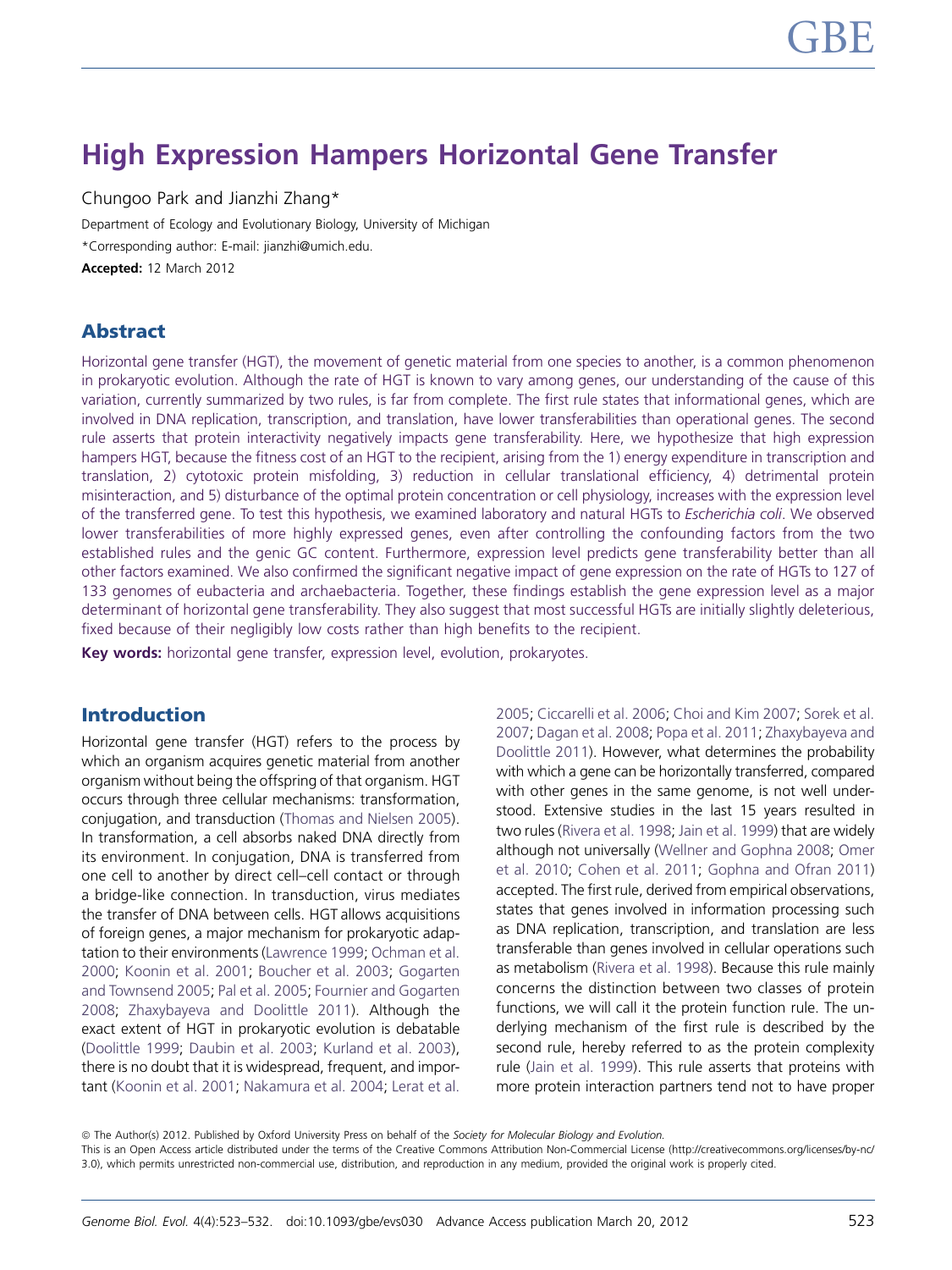functions after HGT and therefore exhibit lower rates of successful HGTs. Because the protein products of informational genes form large protein complexes (e.g., the ribosome) more often than those of operational genes [\(Jain et al.](#page-8-0) [1999](#page-8-0)), the protein complexity rule provides a mechanistic basis for the protein function rule.

Although the above two rules offer some explanations of the variation in HGT rates among genes, it is unlikely that they are the only rate determinants. More importantly, it is unclear whether they are the primary rate determinants. Based on five considerations, we propose that gene expression level also impacts HGT rates and that highly expressed genes are less transferable than lowly expressed ones. First, expressing an unnecessary gene wastes energy and reduces fitness [\(Dekel and Alon 2005](#page-8-0); [Wagner 2005](#page-9-0); [Stoebel et al.](#page-9-0) [2008\)](#page-9-0). Acquisition of a highly expressed gene imposes a greater fitness cost to the recipient cell than that of a lowly expressed gene. Second, because different species prefer different synonymous codons [\(Hershberg and Petrov](#page-8-0) [2009](#page-8-0)), a transferred gene may use codons that are unpreferred by the recipient. Because using unpreferred codons may increase translational errors [\(Akashi 2003](#page-8-0); [Stoletzki](#page-9-0) [and Eyre-Walker 2007;](#page-9-0) [Drummond and Wilke 2008](#page-8-0)), which can cause cytotoxic protein misfolding ([Drummond and](#page-8-0) [Wilke 2008;](#page-8-0) [Geiler-Samerotte et al. 2011](#page-8-0)), acquisition of a strongly expressed gene leads to more misfolded protein molecules and a lower fitness than that of a weakly expressed gene. In addition, even correctly translated proteins may occasionally misfold and cause harm, and the total harm from such events increases with the expression level of the gene [\(Yang et al. 2010\)](#page-9-0). Third, the expression of a foreign gene with a codon usage that is suboptimal in the recipient cell intensifies ribosomal sequestering that reduces the overall translational efficiency ([Qian et al. 2012\)](#page-9-0) and the fitness of the recipient [\(Kudla et al. 2009\)](#page-9-0), and this fitness reduction is amplified when the foreign gene is strongly expressed. Consistent with the second and third mechanisms, a recent experiment showed that expressing a gratuitous gene in Escherichia coli at a high level decreases cellular growth and that the reduction in growth is positively correlated with the fraction of unpreferred codons in the gene ([Kudla et al. 2009](#page-9-0)). Consistent with the third mechanism, mismatches between the codon usage of a foreign gene and the corresponding tRNA concentrations of the recipient cell decreases the transferability of the gene ([Tuller et al. 2011](#page-9-0)). Fourth, a protein may interact with other proteins that it should not normally interact with and such misinteractions can be deleterious [\(Vavouri et al. 2009](#page-9-0); [Yang et al. 2012\)](#page-9-0). Compared with a lowly expressed transferred gene, a highly expressed transferred gene induces more misinteractions [\(Yang et al. 2012\)](#page-9-0) and is thus more deleterious to the recipient cell and less likely to be fixed. Fifth, acquisition of a foreign gene may also impact the recipient because of the specific function of the acquired

gene. For instance, when the foreign gene is functionally similar to an endogenous gene, the HGT effectively raises the dose of the endogenous protein, which could be deleterious. The damage caused is expected to rise with the expression level of the foreign gene relative to the endogenous gene. Alternatively, when a foreign gene bestows a new function to the recipient, the new function could be deleterious to the recipient by disturbing the normal physiology. In such situations, the deleterious effect is expected to increase with the expression level of the transferred gene. Given these five considerations, we set out to test whether high gene expression indeed hinders HGT. Below, we first examine laboratory and natural HGTs to E. coli and then expand the analysis to HGTs to other prokaryotes. We show that gene expression level predicts HGT rates better than the two established rules. These findings also shed light on the population genetic forces dictating the fixation of HGTs.

# Materials and Methods

## Genome Sequences

We retrieved all publicly available prokaryotic genome sequences and associated annotations from the Integrated Microbial Genomes (IMG) system ([http://genome.jgi-psf.](http://genome.jgi-psf.org/programs/bacteria-archaea/index.jsf) [org/programs/bacteria-archaea/index.jsf](http://genome.jgi-psf.org/programs/bacteria-archaea/index.jsf)) [\(Markowitz et al.](#page-9-0) [2009](#page-9-0)).

## Horizontally Transferred Genes

We used three large data sets of HGTs. The first data set [\(Sorek et al. 2007](#page-9-0)) included genes that can and cannot be transformed into E. coli in laboratory. The second data set ([Lercher and Pal 2008](#page-9-0)) described genes that were naturally transferred into E. coli at different evolutionary times, inferred from the presence/absence of genes across species. The inference was based on the DELTRAN algorithm, with relative penalties of 2:1 for HGTs and gene losses ([Lercher](#page-9-0) [and Pal 2008\)](#page-9-0), as in a recent study ([Gophna and Ofran](#page-8-0) [2011](#page-8-0)). We identified the likely donor species of each horizontally transferred gene in this data set by Blasting the gene with an E value cutoff of  $10^{-6}$  in all 1,127 finished Bacteria and Archaea genomes in IMG that are outside the family *Enterobacteriaceae*, to which *E. coli* belongs [\(fig. 2](#page-5-0)A). The genome harboring the best basic local alignment search tool (Blast) hit is considered the donor of the transferred gene. Reciprocal Blast searches are unnecessary, because the best Blast hit of the identified donor gene in E. coli will be 1) either the original gene under investigation or 2) a paralog of the original gene under investigation. But, because the gene under investigation was identified by phylogenetic analysis to be horizontally transferred to E. coli rather than a recent paralog of another gene in  $E$ . coli,  $(2)$  is not possible. Thus, the only possibility is (1), which makes it unnecessary to Blast the E. coli genome using the identified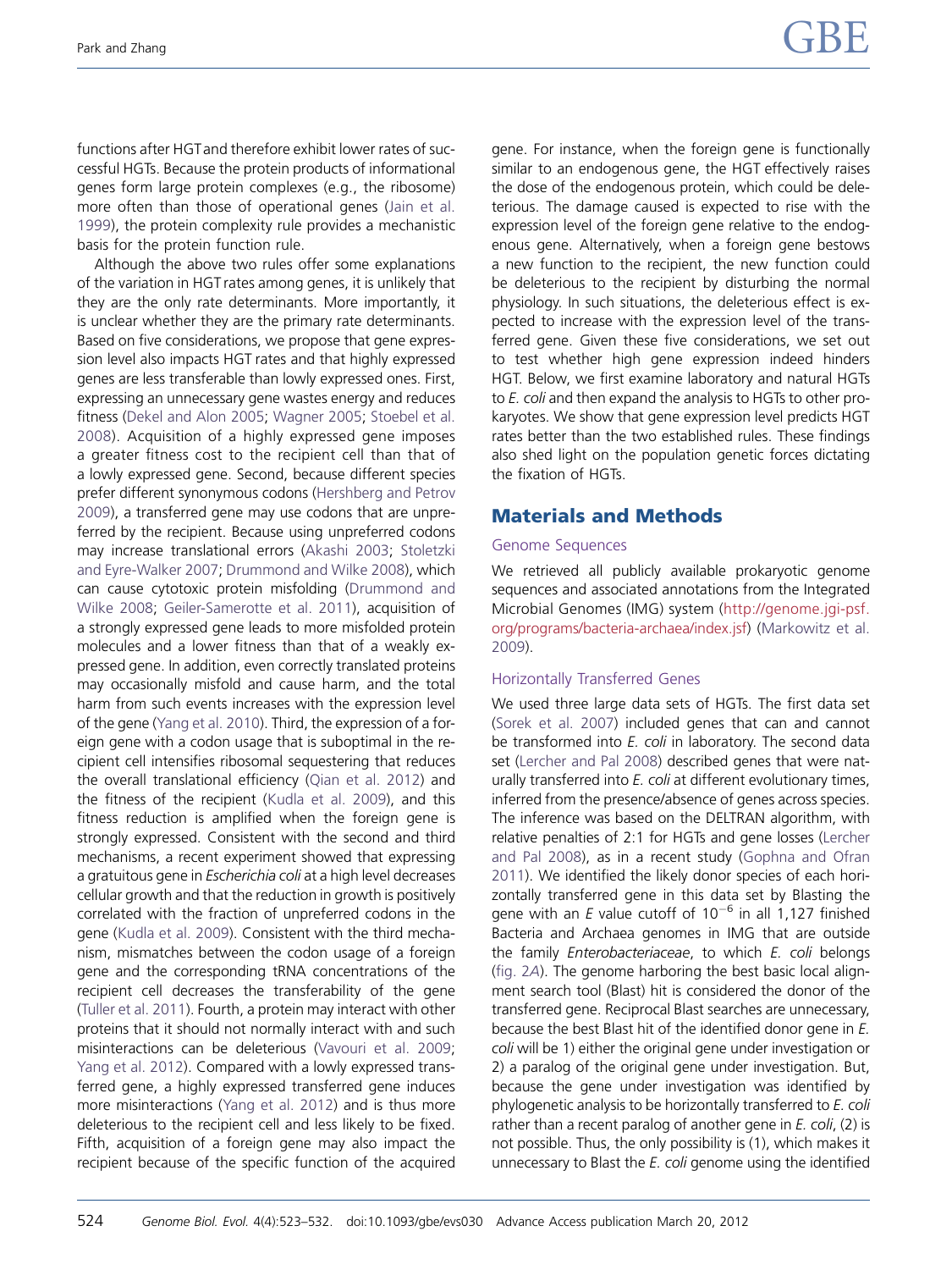donor gene as the query. Furthermore, errors in donor identification are expected to be random, which would weaken the true signal but not bias our result. The third data set included relatively recent HGTs identified from 171 recipient genomes by nucleotide composition-based Bayesian inference ([Nakamura et al. 2004](#page-9-0)). We discarded 38 of these genomes because of the lack of any annotation of ribosomal protein genes that are required for determining the preferred codons for codon adaptation index (CAI) estimation.

#### Genome-Wide Gene Expression Data

We used published E. coli gene expression data from the log growth phase obtained from a high-density oligonucleotide tiling array experiment ([Cho et al. 2009\)](#page-8-0). To download all publicly available microarray expression data from other prokaryotes, we used the Stanford Microarray Database ([Hubble et al. 2009\)](#page-8-0) that houses hundreds of expression data sets based on cDNA microarrays. Expression data from six species (Bacillus subtilis, ID: 66211; Campylobacter jejuni, ID: 28770; Helicobacter pylori, ID: 16576; Mycobacterium tuberculosis, ID: 14047; Salmonella typhimurium, ID: 23956; and Vibrio cholerae: ID 66211) were used in our analysis. We also used the NCBI Gene Expression Omnibus and downloaded the microarray data of Dehalococcoides ethenogenes (GSE 10185), Geobacter sulfurreducens (GSE 22511), Listeria monocytogenes (GSE 16336), and Streptococcus agalactiae (GSE 21564).

## Synonymous Codon Usage Bias

To calculate the relative synonymous codon usage (RSCU) in a species [\(Sharp and Li 1986\)](#page-9-0), we used ribosomal protein genes, which are generally among the most highly expressed genes in a genome ([Sharp et al. 1986](#page-9-0)). Based on the RSCU values, the CAI was calculated for each gene in a genome ([Sharp and Li 1987](#page-9-0)). Briefly, CAI of a gene is the geometric mean of RSCU of all codons divided by the highest possible geometric mean of RSCU given the same amino acid sequence.

## Classification of Informational Genes and Operational Genes

Following an earlier study ([Jain et al. 1999](#page-8-0)), we regarded genes annotated with "transcription," "translation," "DNA replication,'' or any of their subterms in Gene Ontology ([Ashburner et al. 2000\)](#page-8-0) as informational genes. All other genes were considered operational genes.

## Protein–Protein Interactions

The E. coli protein–protein interaction data were retrieved from a recent publication ([Hu et al. 2009](#page-8-0)), in which 5,993 nonredundant pairwise physical interactions among 1,757 proteins were identified by an affinity-based method and genomic context-based inferences.

## Statistical Analysis

We estimated the relative contributions of all predictors to the total variance in gene transferability by calculating the relative contribution of variability explained (RCVE) for each predictor using  $RCVE=1 - R_{reduced}^2/R_{full}^2$ , where  $R_{full}^2$ and  $R_{\text{reduced}}^2$  are the  $R^2$  (square of the correlation coefficient) for the full linear model and the model without the predictor of interest, respectively [\(Park and Makova 2009\)](#page-9-0). To diagnose multicollinearity of each predictor, variance inflation factors (VIFs) ([Kutner et al. 2005](#page-9-0)) were calculated. All predictors in the model used had VIFs below 2, suggesting that multicollinearity did not adversely affect our model. Linear multiple regression analysis was performed in the R statistical package.

## **Results**

#### Laboratory HGTs to E. coli

We test the impact of gene expression level on the rate of HGT by first using a data set of laboratory HGTs to E. coli that was compiled based on microbial genome sequencing [\(Sorek et al. 2007\)](#page-9-0). Briefly, when sequencing a microbial genome, researchers typically randomly shear its genomic DNA, clone the DNA fragments into a plasmid, and transform the plasmid to E. coli for DNA amplification and shotgun sequencing. Genes that cannot be transferred to E. coli leave gaps in the assembled genome that are later filled by a clone-independent procedure. Thus, these gaps in shotgun assemblies can be used to infer genes nontransferable to E. coli via plasmid mediated transformation. Among the 79 donor genomes (246,045 genes in total) analyzed [\(Sorek et al. 2007\)](#page-9-0), 14 genomes are amenable to statistical analysis because they each contain at least 30 so-called nontransferable genes. Of these 14 species, four have publicly available microarray-based genome-wide gene expression data (see Materials and Methods). In all four cases, expression levels are significantly higher for nontransferable genes than for transferable genes [\(fig. 1](#page-3-0)A). The median expression level of nontransferable genes is 1.6–5.3 times that of transferable genes ([fig. 1](#page-3-0)A).

Within a genome, the codon adaptation index (CAI) [\(Sharp and Li 1987](#page-9-0)) of a gene is highly positively correlated with the expression level of the gene and can thus be used as a proxy for gene expression level. It has even been argued that CAIs reflect the relative expression levels in an organism's natural environment better than the actual expression levels measured in laboratory conditions ([Fraser](#page-8-0) [et al. 2004](#page-8-0)). We calculated the CAIs of all genes in each of the 14 donor species. The median CAI is higher for nontransferable genes than transferable genes in 12 of the 14 donors (fig.  $1B$ ), significantly more than the random expectation of 7 ( $P = 0.006$ , one-tail binomial test). Ten species show a significant difference in median CAI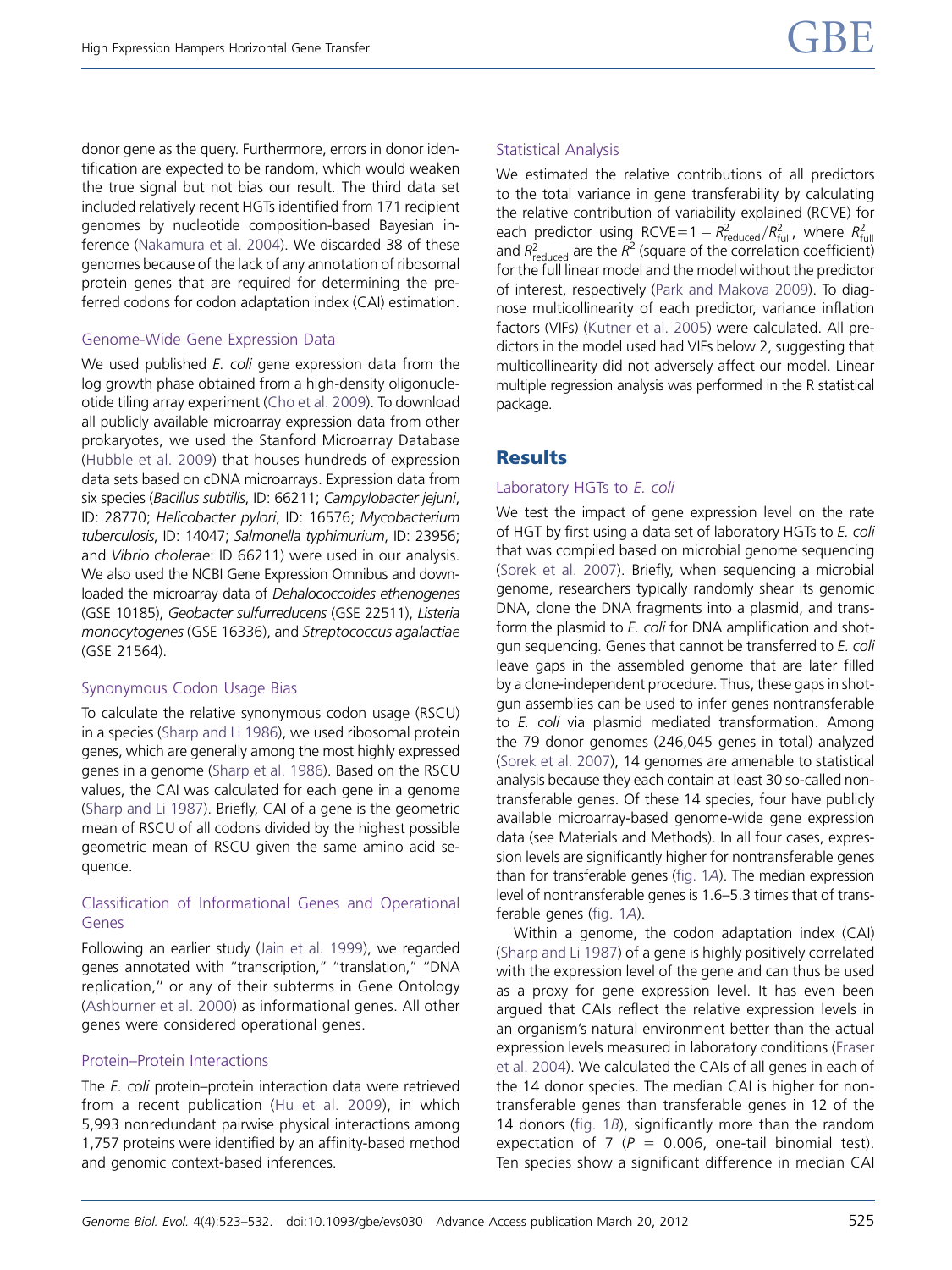<span id="page-3-0"></span>

FIG. 1.—Nontransferable genes have higher expressions than transferable genes in laboratory HGTs to Escherichia coli. (A) Median microarray expression levels of transferable and nontransferable genes in donor species. The numbers of genes used are indicated inside the bars. (B) Median CAIs of transferable and nontransferable genes in donor species. (C) Median CAIs of transferable and nontransferable genes in donor species when informational genes are separated from operational genes. (D) Median CAI percentile ranks of transferable and nontransferable genes from all 14 donor species. The CAI percentile rank of a gene is based on the rank of its CAI relative to those of all genes in the same donor genome. In all panels, error bars show 25% and 75% quartiles in the sample. All P values are from the Mann–Whitney U test. In (B) and (C), \*P < 0.05, \*\*P < 0.01, and \*\*\*P < 0.001.

between transferable and nontransferable genes, all in the predicted direction (fig. 1B).

One caveat in the above analysis is that the CAI of a gene estimated based on the codon usage of its host species may not represent its true expression level if the gene was only recently acquired by the species via HGT because it takes time for the CAI of a gene to evolve and adapt to a new cellular environment. We thus repeated the above analysis after removing from the 14 species those genes that were identified in an earlier study [\(Nakamura et al.](#page-9-0) [2004\)](#page-9-0) to be recently acquired by HGT. However, the results remain qualitatively unchanged [\(supplementary](http://www.gbe.oxfordjournals.org/lookup/suppl/doi:10.1093/gbe/evs030/-/DC1) [fig. S1](http://www.gbe.oxfordjournals.org/lookup/suppl/doi:10.1093/gbe/evs030/-/DC1), [Supplementary Material](http://www.gbe.oxfordjournals.org/lookup/suppl/doi:10.1093/gbe/evs030/-/DC1) online).

To exclude the possibility that the above observation is a byproduct of the protein function rule, we separately analyzed informational genes and operational genes. Because of the reduction in sample size, the statistical power of the analysis is decreased. Yet, the general pattern of higher expressions or higher CAIs of nontransferable genes than transferable genes remains valid for both informational genes and operational genes (fig.  $1\text{C}$ ). For example, when only informational genes are considered, 13 of the 14 species show higher CAIs for nontransferable genes than transferable genes, significantly more than random expectation ( $P < 0.001$ , one-tail binomial test). For operational genes, 11 species show this pattern ( $P < 0.03$ ). Two and five species show significant differences in CAIs between transferable and nontransferable genes among informational genes and operational genes, respectively, and all of these significant differences are in the predicted direction (fig. 1C). These results indicate that the impact of gene expression level on HGT rates is not a byproduct of the protein function rule. Because of the lack of protein interactome data for the 14 species, we cannot evaluate the impact of the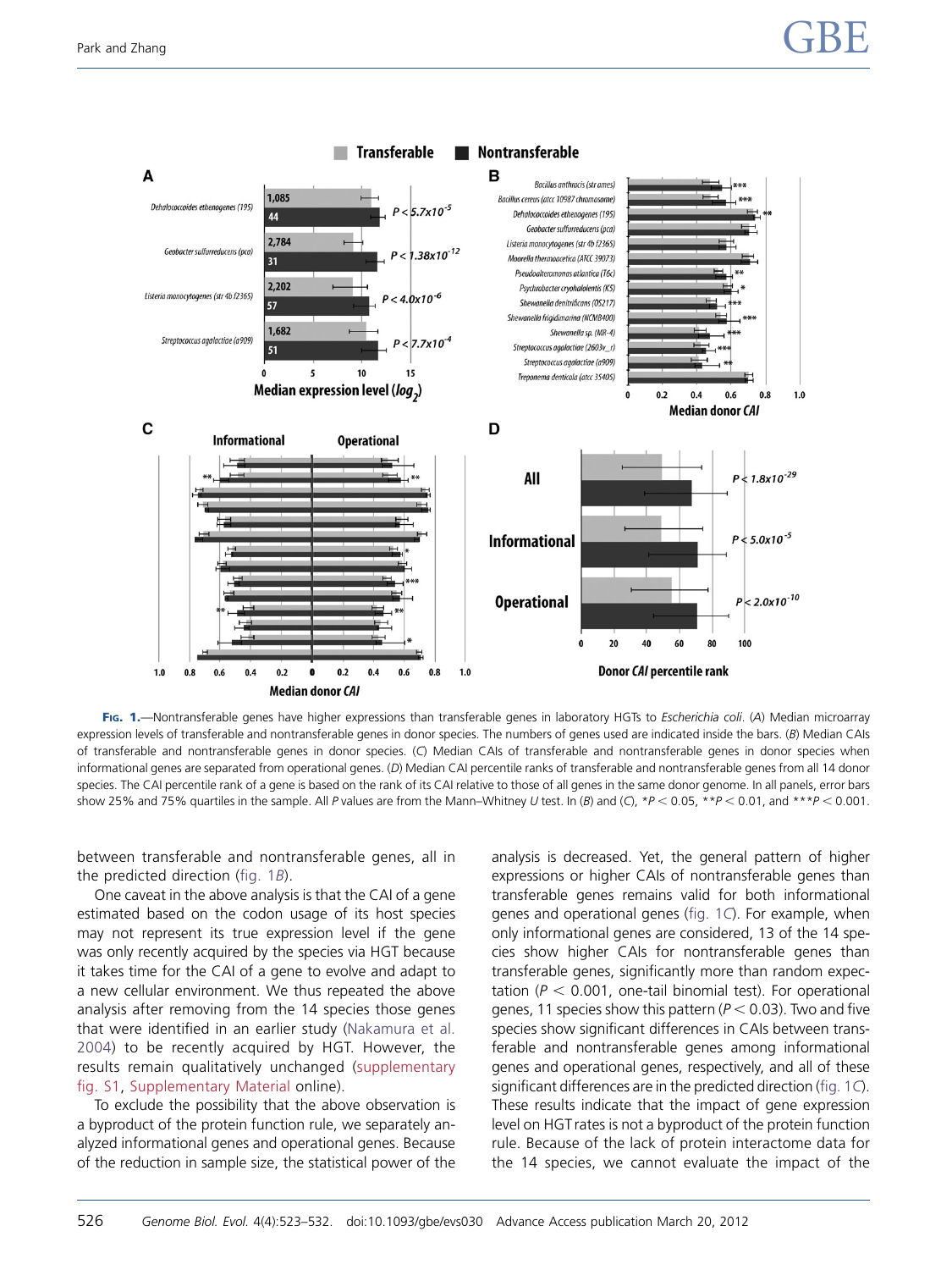protein complexity rule here. Nonetheless, the similarity between the protein function rule and complexity rule ([Jain et al. 1999](#page-8-0)) suggests that our results are unlikely caused by the confounding factor of the protein complexity rule.

Because of the relatively small number of nontransferable genes from each of the 14 species, we conducted a combined analysis of all 14 species. We first converted the CAIs of all genes in a genome to percentile ranks; the highest CAI has a percentile rank of 100 and the lowest has a percentile rank of 0. We then combined all the genes from the 14 species. We observed significantly higher CAI percentile ranks for nontransferable genes than transferable genes ([fig. 1](#page-3-0)D), and this pattern is true for both informational genes and operational genes [\(fig. 1](#page-3-0)D).

Because the impact of expression level on the fixation of an HGT occurs after the gene is transferred to the recipient cell, one wonders whether the expression level measured in the donor species is relevant. We believe the answer is yes for both laboratory and natural HGTs. In the laboratory HGTs considered here, a gene is likely to be cloned into a plasmid together with its promoter and thus is likely controlled by its own promoter even in the recipient. For this reason, expression levels in the donor and recipient are expected to be positively correlated, although the transcriptional machinery (i.e., trans-factors) may differ between the donor and recipient. The same argument can be made for all three mechanisms of HGTs and thus applies to natural HGTs. The fact that some of the nontransferable genes become transferable when only the coding regions but not the promoters are transferred to E. coli ([Sorek et al. 2007\)](#page-9-0) supports our view.

#### Natural HGTs to E. coli

It is important to confirm in natural HGTs the patterns observed from laboratory HGTs because the laboratory HGTs were based on only one mechanism—plasmid mediated transformation, while natural HGTs occur by three mechanisms. In addition, laboratory conditions are different from the nature in many aspects, which may influence HGT rates. We thus analyze genes that have been naturally transferred to E. coli K12 since its divergence from Salmonella  $\sim$ 100 Ma ([Battistuzzi et al. 2004\)](#page-8-0). These genes, previously identified by a phylogenetic analysis of gene gains and losses [\(Lercher](#page-9-0) [and Pal 2008](#page-9-0)), are divided into four temporal groups according to the dates of the transfers ([fig. 2](#page-5-0)A). We focused on these recently transferred genes because inferring recent HGTs is much more reliable than inferring ancient HGTs.

We first compared these recently acquired genes with the resident genes in the  $E$ . coli genome, which include genes that were acquired by E. coli before its divergence from Salmonella. If foreign genes have been continuously transferred into E. coli to replace its endogenous genes and different genes have different transferabilities, the recently transferred genes should be enriched with highly transferable genes. We thus assume that the recently transferred genes have higher HGT rates than the resident genes of E. coli as well as the rest of the genes in various potential donor species. Using E. coli microarray gene expression data [\(Cho et al. 2009\)](#page-8-0), we found the expression levels of the recently acquired genes to be significantly lower than those of resident genes, with a difference of  $\sim$ 2-fold in median expression ([fig. 2](#page-5-0)B). The same can be seen in the comparison of expression percentile ranks, after the expression levels are converted to percentile ranks ([fig. 2](#page-5-0)C). For example, the recently acquired genes, either separated into four age groups or combined, have median expression percentile ranks significantly below 50, whereas the resident genes have a median percentile rank significantly above 50 [\(fig. 2](#page-5-0)C). Analysis of percentile ranks of CAIs calculated based on E. coli codon usage gives a similar result [\(fig. 2](#page-5-0)D), suggesting that CAI percentile ranks are good proxies of expression percentile ranks.

The difference in expression level between the recently acquired genes and the resident genes ([fig. 2](#page-5-0)B) can have only two nonmutually exclusive explanations. The first explanation is our hypothesis that highly expressed genes are less transferable than lowly expressed genes. As a result, foreign genes that were recently acquired by E. coli tend to be lowly expressed. Second, it is also possible that all genes have reduced expressions when transferred into new hosts, compared with the expressions in their original hosts, because of potential mismatches between the promoters of the transferred genes and the transcriptional machinery (including trans-regulatory factors) of the recipient [\(Lercher and Pal 2008\)](#page-9-0) and/or host defense [\(Navarre et al.](#page-9-0) [2006](#page-9-0); [Marraffini and Sontheimer 2010\)](#page-9-0). If the expression difference between transferred and resident genes in figure  $2B$  is entirely caused by the second reason, the transferred genes should not be biased toward low expressions in their original hosts. We identified the most likely donor species of each recent HGT to E. coli (see Materials and Methods) and then calculated the CAI percentile rank of the transferred gene among all genes in the donor by considering the codon usage in the donor. Clearly, the horizontally transferred genes have relatively low CAIs among all genes in their donors [\(fig. 2](#page-5-0)E). Thus, the expression difference observed in [figure 2](#page-5-0)B must be caused, at least in part, by the first reason that high expression hampers HGT. Note that, for the horizontally transferred genes, their expression percentile ranks in the recipient [\(fig. 2](#page-5-0)C) appear lower than their CAI percentile ranks in the donor ([fig. 2](#page-5-0)E), suggesting that the aforementioned second reason is likely at work too. Interestingly, the CAI percentile ranks of the horizontally acquired genes in the recipient [\(fig. 2](#page-5-0)D) are slightly closer than the corresponding expression ranks ([fig. 2](#page-5-0)C) to the CAI percentile ranks in the donor [\(fig. 2](#page-5-0)E), suggesting that CAI percentile ranks in the recipient ([fig. 2](#page-5-0)D) is at least as good a proxy as expression percentile ranks in the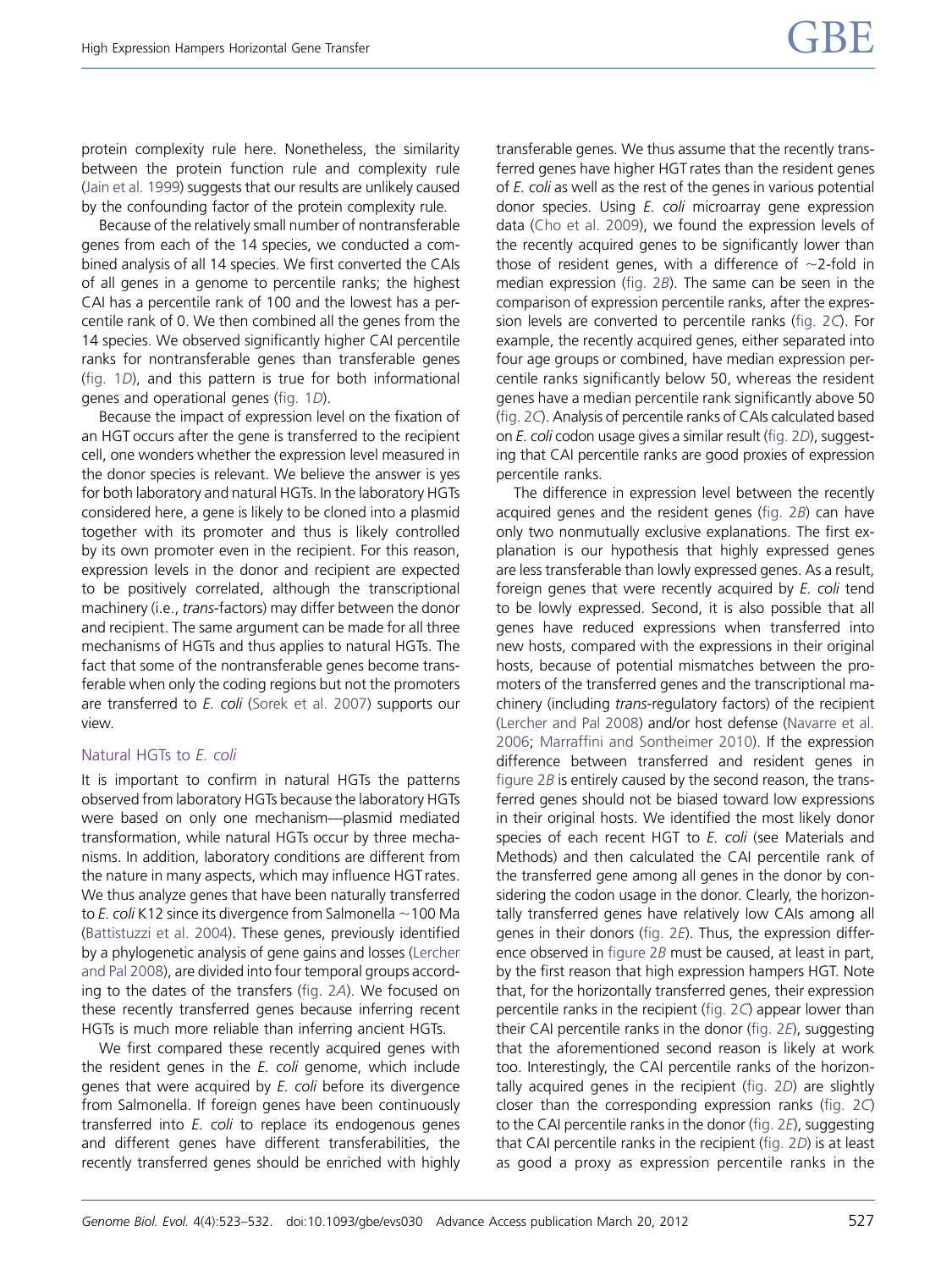<span id="page-5-0"></span>

FIG. 2.—Recently transferred genes to *Escherichia coli* have lower expressions than the resident genes in E. coli. (A) A phylogeny of E. coli K12 and related strains and species that was used to identify the HGTs [\(Lercher and Pal 2008\)](#page-9-0) analyzed here. Only those HGTs that occurred in branches 1–4 are considered recent HGTs to E. coli K12. All other genes in E. coli K12 are considered resident genes. The shaded clade is the family Enterobacteriaceae mentioned in Materials and Methods. (B) Microarray expression levels of horizontally acquired genes are lower than those of resident genes in E. coli. The numbers of genes analyzed are indicated inside bars. (C) Percentile ranks of microarray expression levels of horizontally acquired genes and resident genes in E. coli. Percentile ranks range from 0 for the gene with the lowest expression to 100 for the gene with the highest expression. (D) Percentile ranks of CAIs of horizontally acquired genes and resident genes in E. coli, calculated using the codon usage pattern of E. coli. Percentile ranks range from 0 for the gene with the lowest CAI to 100 for the gene with the highest CAI. (E) Percentile ranks of CAIs of transferred genes, calculated using the codon usage patterns of their respective likely donors. The percentile rank of a transferred gene ranges from 0 for the lowest CAI to 100 for the highest CAI in its donor genome. In ( $B$ –E), median values are presented, with the error bars indicating 25% and 75% quartiles. In ( $B$ ), the P value is from the Mann–Whitney U test. In (C–E), P values show the probabilities that the median percentile ranks are lower than 50 (or higher than 50 for  $P^*$ ), determined by bootstrapping the genes 10,000 times.

recipient (fig. 2C) for CAI percentile ranks in the donor (fig. 2E). This finding allows the use of CAI percentile ranks in the recipient as a proxy for those in the donor, which becomes necessary when the donor is unknown, as in the case of natural HGTs to other prokaryotes presented in a later section.

To compare the relative importance of the protein function rule, protein complexity rule, and gene expression level in determining the rate of natural HGTs to E. coli, we conducted several regression analyses. Assigning a transferability score of 1 to the recently acquired genes and 0 to the resident genes in the E. coli genome, we found, consistent to the result in figure 2B, a significantly negative correlation between transferability and expression level (Spearman's rank correlation  $\rho = -0.283$ ,  $P = 0.0001$ ; rank biserial correlation  $r_{rb} = -0.499$ ,  $P = 0.0001$ ; [table 1\)](#page-6-0). Assigning a function score of 1 to informational genes and 0 to operational genes, we found no correlation between function and transferability ( $\rho = -0.001$ ,  $P = 0.9976$ ; Phi correlation  $\varphi = -0.001$ ,  $P = 0.9999$ ; [table 1](#page-6-0)). Using systematically annotated E. coli protein interactions ([Hu et al. 2009\)](#page-8-0), we found a significant negative correlation between the transferability of a gene and its number of protein interaction partners ( $\rho = -0.250$ ,  $P = 0.0001$ ;  $r_{rb} = -0.432$ ,  $P = 0.0001$ ; [table 1\)](#page-6-0). It has been observed that genes acquired by HGT tend to have low frequencies of guanine (G) and cytosine (C) ([Syvanen 1994](#page-9-0); [Lawrence and Ochman](#page-9-0) [1997](#page-9-0); [Navarre et al. 2007](#page-9-0)). We thus considered the GC% of a gene as an additional factor potentially impacting HGT. Indeed, we found a significantly negative correlation between gene transferability and GC% ( $\rho = -0.147$ ,  $P = 0.0001$ ;  $r_{rb} = -0.259$ ,  $P = 0.0001$ ; [table 1](#page-6-0)). Note, however, that this correlation may be in part a byproduct of the correlation between expression level and transferability because highly expressed proteins tend to use metabolically cheap amino acids ([Akashi and Gojobori 2002](#page-8-0)), which are encoded by GC-rich codons ([Akashi and Gojobori 2002](#page-8-0)).

After the controls of protein function, complexity, and GC%, the partial rank correlation between gene expression and transferability remains significant ( $\rho = -0.195$ ,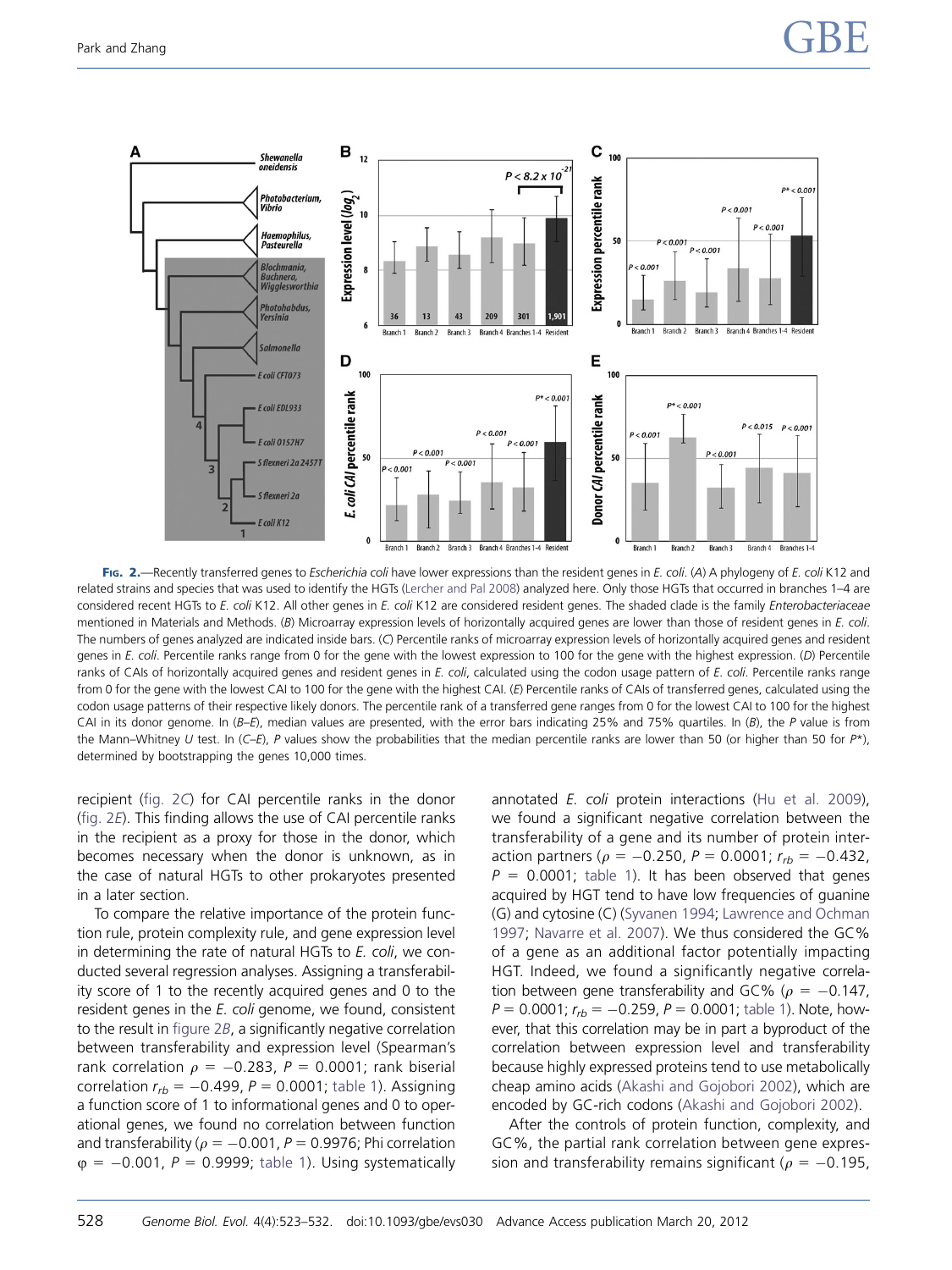#### <span id="page-6-0"></span>Table 1

Relative Contributions of Protein Function (Informational vs. Operational), Complexity (Number of Protein Interaction Partners), GC%, and Expression Level on Gene Transferability in Natural HGTs to Escherichia coli

| <b>Factors Considered</b>              | Rank Correlations with Gene Transferability <sup>a</sup> |                 |                                  |         | <b>Multiple Linear</b><br><b>Regression</b> b |                      |
|----------------------------------------|----------------------------------------------------------|-----------------|----------------------------------|---------|-----------------------------------------------|----------------------|
|                                        | <b>Correlation</b>                                       | P Value         | Partial Correlation <sup>c</sup> | P Value | <b>RCVE<sup>d</sup></b>                       | P Value <sup>e</sup> |
| Expression level                       | $-0.283$ $(-0.499)^{\dagger}$                            | 0.0001(0.0001)  | $-0.195$                         | 0.0001  | 0.337                                         | 0.0001               |
| Number of protein interactions         | $-0.250$ $(-0.432)^{t}$                                  | 0.0001(0.0001)  | $-0.148$                         | 0.0001  | 0.191                                         | 0.0001               |
| Informational/operational <sup>9</sup> | $-0.001(-0.001)^{h}$                                     | 0.9976 (0.9999) | 0.014                            | 0.5280  | 0.002                                         | 0.5281               |
| GC%                                    | $-0.147$ $(-0.259)^{\dagger}$                            | 0.0001(0.0001)  | $-0.055$                         | 0.0120  | 0.026                                         | 0.0121               |
| Total <sup>i</sup>                     |                                                          |                 |                                  |         | 0.105                                         |                      |

Recently acquired genes by HGT have a score of 1, and resident genes have a score of 0.

b The regression is transferability = a(expression level) + b(number of protein interaction partners) + c(informational/operational score) + d(GC%) + e.

 $c$  Partial correlation between transferability and the focal factor, after the simultaneous controls of the other three factors.

<sup>d</sup> Relative contribution of the focal factor to the total variance explained by the linear model. For details, see main text.

<sup>e</sup> Probability that the null hypothesis of no contribution of the factor to transferability is correct.

<sup>f</sup> Rank–Biserial correlation coefficient.

 $9$  Informational genes have a score of 1, and operational genes have a score of 0.

h Phi correlation coefficient.

<sup>i</sup> Variance of gene transferability explained by the linear model.

 $P = 0.0001$ ; table 1), indicating that expression level affects gene transferability independent of the other three factors. Among the four factors examined here, expression level has the strongest correlation with transferability (table 1).

Because several factors studied above might be interrelated, we also conducted a multiple regression analysis to assess the relative contributions of the four factors in explaining the total variability in transferability among genes. This multiple regression model explains  $\sim$ 10% of the total variance in gene transferability and all predictors except protein function remain significant after the Bonferroni correction for multiple tests (table 1). Gene expression level is the best predictor, explaining at least  $\sim$ 34% of the variance explained by the model (table 1).

#### Natural HGTs to Other Prokaryotes

To confirm that the patterns observed in laboratory and natural HGTs to E. coli are not unique to E. coli, we examined HGTs to many other prokaryotes. We analyzed 133 prokaryotic genomes, where recently acquired genes were previously identified based on abnormal nucleotide compositions ([Nakamura et al. 2004\)](#page-9-0). We found the horizontally acquired genes to have a median CAI percentile rank significantly below 50 in 127 species and insignificantly below 50 in three species ([fig. 3](#page-7-0)A). Although the median CAI percentile rank of horizontally transferred genes exceeds 50 in the remaining three species, none exceeds 50 significantly [\(fig. 3](#page-7-0)A). An important caveat is that the low CAIs of the transferred genes observed here may be an artifact due to HGT identification by abnormal nucleotide compositions. To exclude this possibility, we reanalyzed it using gene expression data. Eight of the 133 species have publicly available microarray expression data (see Materials and Methods). In all eight species, expression levels of horizontally acquired genes

are lower than those of resident genes, and the difference is significant in six of the eight species ([fig. 3](#page-7-0)B). Because the 133 species examined here include a diverse set of eubacteria and archaebacteria ([fig. 3](#page-7-0)A) and because the CAI-based and microarray-based analyses are largely concordant ([fig. 3](#page-7-0)), we conclude that the phenomenon of lower HGT rates for more highly expressed genes is general among prokaryotes. While the list of horizontally transferred genes used here ([Nakamura et al. 2004\)](#page-9-0) may contain some errors due to the non–phylogeny-based identification, we note that such errors are expected to be random and to only blur the distinction between resident genes and horizontally acquired genes, which makes our results more conservative.

# **Discussion**

Examining laboratory and natural HGTs to E. coli and natural HGTs to many other prokaryotes, we showed that high expression hinders HGT. Furthermore, we found gene expression level to be a more important determinant of gene transferability than three known factors: protein function (i.e., informational vs. operational), protein complexity (i.e., number of protein interaction partners), and GC%. We proposed that high expression hampers HGT because the fitness cost of an HGT to the recipient arising from 1) energy expenditure in transcription and translation, 2) cytotoxic protein misfolding, 3) reduction in cellular translational efficiency, 4) detrimental protein misinteraction, and 5) disturbance of the optimal protein concentration or cell physiology all increases with the expression level of the transferred gene. Which of the five mechanisms plays the most important role in reducing the HGT rates of highly expressed genes? This question is difficult to address at this time for three reasons. First, key parameters in several of the above mechanisms,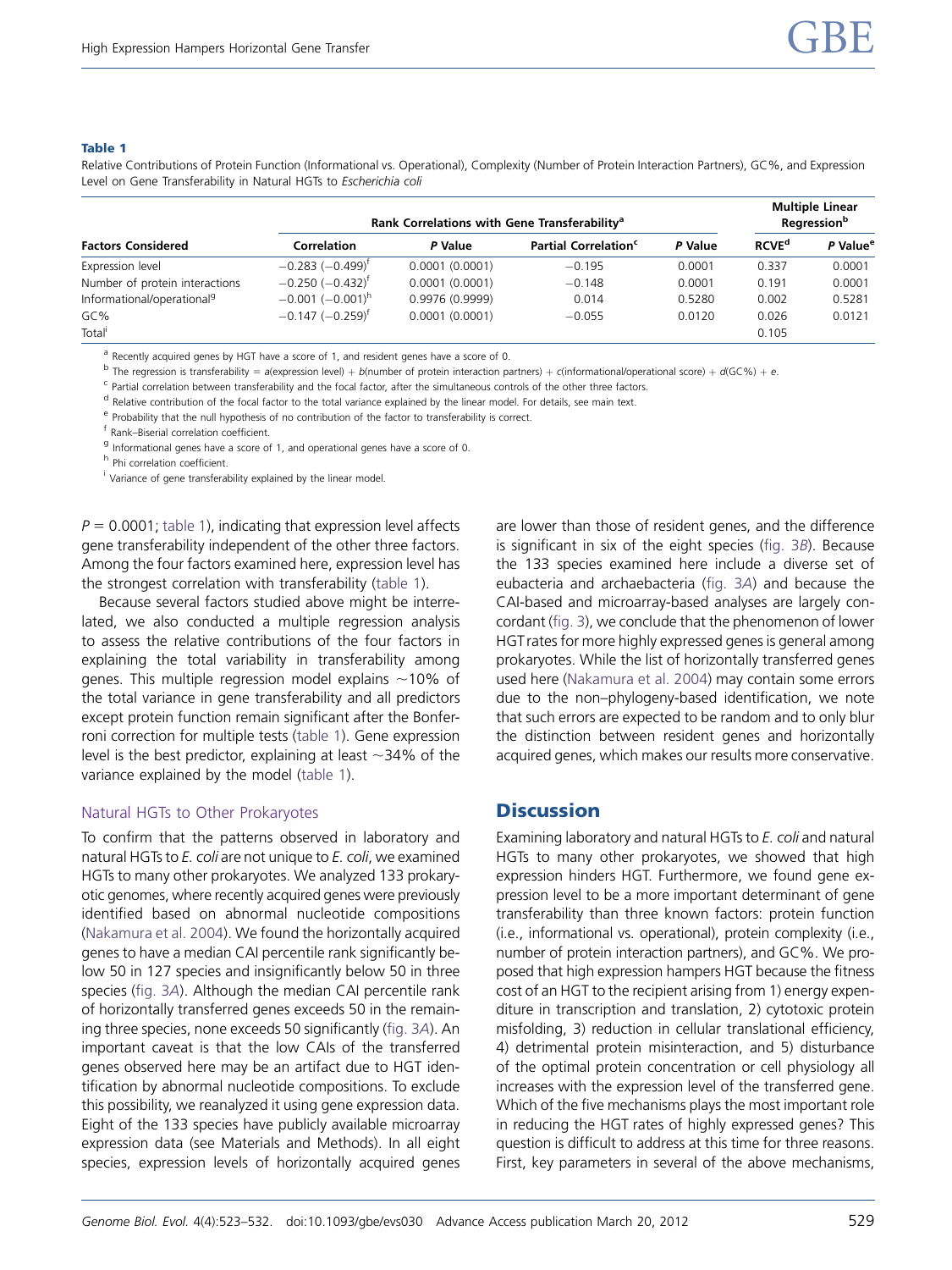<span id="page-7-0"></span>

FIG. 3.—Recently horizontally acquired genes have lower expressions than resident genes in most recipient species. (A) Median CAI percentile ranks of horizontally acquired genes in 133 recipient species examined. The percentile rank of a horizontally acquired gene relative to all other genes in the recipient genome ranges from 0 for the lowest CAI to 100 for the highest CAI. All are significantly different from 50, except those indicated with ''#.'' Statistical significance was determined by bootstrapping the genes 10,000 times. Class names are indicated, with the numbers of genomes examined shown in parentheses. N.D.\*: not defined by taxonomic classes. Underlined class names indicate archaebacteria, while the rest belong to eubacteria. Information about the individual genomes analyzed here is provided in [supplementary table S1](http://www.gbe.oxfordjournals.org/lookup/suppl/doi:10.1093/gbe/evs030/-/DC1) [\(Supplementary Material](http://www.gbe.oxfordjournals.org/lookup/suppl/doi:10.1093/gbe/evs030/-/DC1) online). (B) Median expression levels of horizontally acquired genes (light gray) and resident genes (dark gray) in recipient species with publicly available microarray gene expression data. Error bars show 25% and 75% quartiles. The microarray data of the eight species came from different sources and the gene expression levels of different species are not comparable. P values are from the Mann–Whitney U test. Arrows connect the same genomes in the two panels.

such as the probability of protein misinteraction, are difficult to estimate accurately [\(Yang et al. 2012](#page-9-0)). Second, a suitable HGT data set with large numbers of both transferable and nontransferable genes to the same recipient species is required. Third, an ideal HGT data set should contain genes with quantitatively different transferabilities to a recipient so that the quantitative impact of a factor can be detected. For example, the laboratory HGT data contain only absolutely nontransferable genes, which are lethal or almost lethal to the recipient when transferred. Such data do not allow the test of factors that have quantitative rather than qualitative effects. This is also why Sorek and colleagues inferred from these data that the barrier to HGT is the toxicity of the transferred gene to the recipient ([Sorek et al. 2007\)](#page-9-0),

which belongs to our fifth mechanism. While Sorek et al.'s finding that reducing the expression levels of a few toxic genes increases their transferability to E. coli supports our hypothesis about the impact of expression level on HGT, our hypothesis goes well beyond the mechanism of cytotoxicity and the small number of toxic genes. In theory, our hypothesis applies to all genes in a genome and all prokaryotes, as has been demonstrated here in natural HGTs to E. coli and more than 100 other prokaryotes.

In yeast, deleting a highly expressed gene affects the fitness more than deleting a lowly expressed gene ([Zhang and](#page-9-0) [He 2005\)](#page-9-0). The same may be expected in gene acquisition. That is, acquisition of a highly expressed gene is expected to have a greater fitness effect than that of a lowly expressed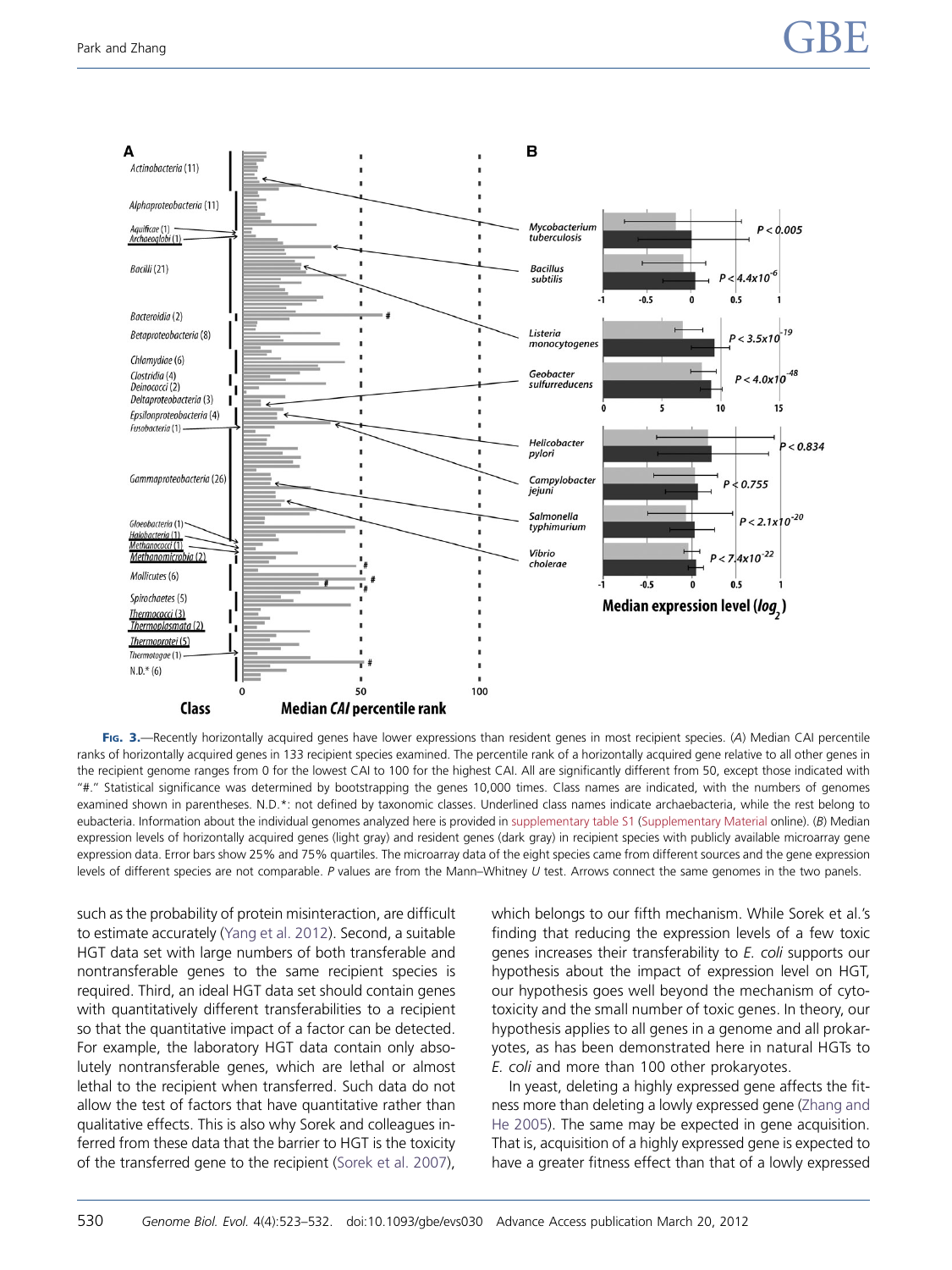<span id="page-8-0"></span>gene. If most gene acquisitions by HGT are beneficial, strongly expressed genes would confer higher benefits and be more transferable. The observation that it is weakly expressed genes that are more transferable suggests that most HGTs are not beneficial. In other words, most HGTs are fixed not because their benefits to the recipients are high, but because their costs are negligibly low. In an analogy, HGT is like moving a family to a new neighborhood. Lowly expressed genes, like quiet families, disturb their new neighborhood less and are therefore more likely to be accepted.

Although an HGT may be neutral or slightly deleterious to the recipient and gets fixed by genetic drift, the transferred gene must be useful to the recipient for it to be stably retained in the recipient's genome during evolution. When the transferred gene is functionally equivalent to an endogenous gene in the recipient, the endogenous gene may by chance pseudogenize, permitting the stable retention of the transferred gene. Alternatively, when the transferred gene brings in a new function that is initially useless or even deleterious to the recipient, the new function may become beneficial when the environment or the genetic background is altered. These processes explain how a horizontally acquired gene, even with a nearly neutral origin via HGT, can later become indispensable to the recipient and/or facilitate its adaptation.

A gene can evolve in three broad aspects: its product function, its expression level and pattern, and its genomic environment. HGT is a common mechanism for gene evolution in the last-named aspect. Compared with lowly expressed genes, highly expressed genes are known to be slower in coding sequence evolution [\(Pal et al. 2001](#page-9-0)) and expression-profile evolution ([Liao and Zhang 2006\)](#page-9-0). The present study showed that highly expressed genes are also slower in HGT. Thus, high expression constrains gene evolution in all three broad aspects. It would be interesting to examine whether the mechanisms of the impact of expression level on these three aspects of gene evolution are similar or distinct (Drummond and Wilke 2008; Cherry 2010; Gout et al. 2010; [Yang et al. 2010](#page-9-0); [Yang et al. 2012](#page-9-0)).

## Supplementary Material

[Supplementary figure S1 and table S1](http://www.gbe.oxfordjournals.org/lookup/suppl/doi:10.1093/gbe/evs030/-/DC1) are available at Genome Biology and Evolution online ([http://www.gbe.](http://www.gbe.oxfordjournals.org/) [oxfordjournals.org/\)](http://www.gbe.oxfordjournals.org/).

## Acknowledgments

We thank Rotem Sorek, Martin Lercher, and Yoji Nakamura for sharing their HGT data, Uri Gophna and members of the Zhang laboratory for discussion, and Tal Pupko, Wenfeng Qian, and two anonymous reviewers for valuable comments. This work was supported by a research grant from the US National Institutes of Health (R01GM067030) to J.Z.

# Literature Cited

- Akashi H. 2003. Translational selection and yeast proteome evolution. Genetics 164:1291–1303.
- Akashi H, Gojobori T. 2002. Metabolic efficiency and amino acid composition in the proteomes of Escherichia coli and Bacillus subtilis. Proc Natl Acad Sci U S A. 99:3695–3700.
- Ashburner M, et al. 2000. Gene ontology: tool for the unification of biology. The Gene Ontology Consortium. Nat Genet. 25:25–29.
- Battistuzzi FU, Feijao A, Hedges SB, 2004. A genomic timescale of prokaryote evolution: insights into the origin of methanogenesis, phototrophy, and the colonization of land. BMC Evol Biol. 4:44.
- Boucher Y, et al. 2003. Lateral gene transfer and the origins of prokaryotic groups. Annu Rev Genet. 37:283–328.
- Cherry JL. 2010. Expression level, evolutionary rate, and the cost of expression. Genome Biol Evol. 2:757–769.
- Cho BK, et al. 2009. The transcription unit architecture of the Escherichia coli genome. Nat Biotechnol. 27:1043–1049.
- Choi IG, Kim SH. 2007. Global extent of horizontal gene transfer. Proc Natl Acad Sci U S A. 104:4489–4494.
- Ciccarelli FD, et al. 2006. Toward automatic reconstruction of a highly resolved tree of life. Science 311:1283–1287.
- Cohen O, Gophna U, Pupko T. 2011. The complexity hypothesis revisited: connectivity rather than function constitutes a barrier to horizontal gene transfer. Mol Biol Evol. 28:1481–1489.
- Dagan T, Artzy-Randrup Y, Martin W. 2008. Modular networks and cumulative impact of lateral transfer in prokaryote genome evolution. Proc Natl Acad Sci U S A. 105:10039–10044.
- Daubin V, Moran NA, Ochman H. 2003. Phylogenetics and the cohesion of bacterial genomes. Science 301:829–832.
- Dekel E, Alon U. 2005. Optimality and evolutionary tuning of the expression level of a protein. Nature 436:588–592.
- Doolittle WF. 1999. Phylogenetic classification and the universal tree. Science 284:2124–2129.
- Drummond DA, Wilke CO. 2008. Mistranslation-induced protein misfolding as a dominant constraint on coding-sequence evolution. Cell 134:341–352.
- Fournier GP, Gogarten JP. 2008. Evolution of acetoclastic methanogenesis in Methanosarcina via horizontal gene transfer from cellulolytic Clostridia. J Bacteriol. 190:1124–1127.
- Fraser HB, Hirsh AE, Wall DP, Eisen MB. 2004. Coevolution of gene expression among interacting proteins. Proc Natl Acad Sci U S A. 101:9033–9038.
- Geiler-Samerotte KA, et al. 2011. Misfolded proteins impose a dosagedependent fitness cost and trigger a cytosolic unfolded protein response in yeast. Proc Natl Acad Sci U S A. 108:680–685.
- Gogarten JP, Townsend JP. 2005. Horizontal gene transfer, genome innovation and evolution. Nat Rev Microbiol. 3:679–687.
- Gophna U, Ofran Y. 2011. Lateral acquisition of genes is affected by the friendliness of their products. Proc Natl Acad Sci U S A. 108:343–348.
- Gout JF, Kahn D, Duret L. 2010. The relationship among gene expression, the evolution of gene dosage, and the rate of protein evolution. PLoS Genet. 6:e1000944.
- Hershberg R, Petrov DA. 2009. General rules for optimal codon choice. PLoS Genet. 5:e1000556.
- Hu P, et al. 2009. Global functional atlas of Escherichia coli encompassing previously uncharacterized proteins. PLoS Biol. 7:e96.
- Hubble J, et al. 2009. Implementation of GenePattern within the Stanford Microarray Database. Nucleic Acids Res. 37:D898–D901.
- Jain R, Rivera MC, Lake JA. 1999. Horizontal gene transfer among genomes: the complexity hypothesis. Proc Natl Acad Sci U S A. 96:3801–3806.